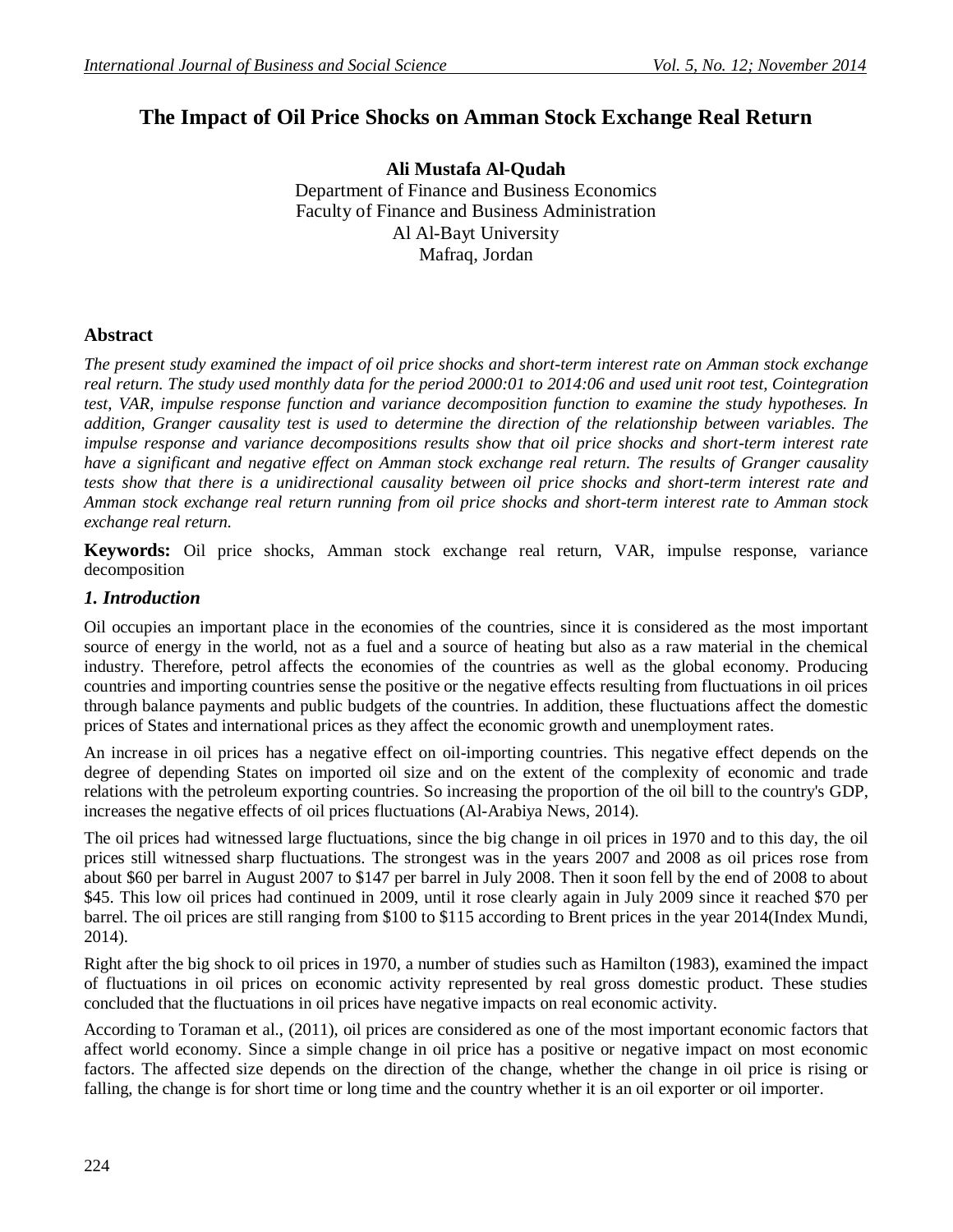According to Abdelasiz et al., (2008), and Gavin (1989), the impact of fluctuations in oil prices on the importing countries is represented by the high oil prices lead to a deficit in the balance of trade, and a decrease in reserves of foreign currencies, and rising costs of production inputs such as raw materials, workers' wages, and interest rates. The result of that is represented by an increase in prices, which decline the competitiveness of companies, as a result of the reduction of goods attractiveness for importers. In addition to a decline in production, and corporate profits, which in turn lead to a decrease in the share prices of companies and thus a decrease in general price index. At the individual level, the volatility of oil prices lead to a decline in per capita disposable income and a decline in demand for goods and services.

Jordan is one of the developing countries, which completely depends on the import of crude oil and oil derivatives, where the percentage of the oil bill of Jordan to GDP was (8.31%) in 2000, increased to (18.47%) in 2005, after that decreased to (12.60%) in 2010 and increased again to million (20.81%) in 2012 (Central Bank of Jordan, 2014). This indicates that importing crude oil and oil derivatives represent a high percentage of Jordan GDP, so it is expected that the oil price fluctuations have effects on real economic activities as well as on Amman stock exchange real return.

Despite the presence of a large number of studies examined the impact of oil price fluctuations on real economic activity. There is still a small number of studies examined the impact of oil price fluctuations on the financial market returns such as Eryigit, (2012) Papapetrou (2001); Dhaoui and Khraief (2014); Tormanic et al., (2011); Issac and Ratti (2009); and Sadorsky (1999).

The purpose of the present study is to examine the impact of oil price shocks and short-term interest rate on Amman stock exchange real returns. The rest of the study is arranged as follow: section 2, literature review, section 3 data and methodology, section 4 empirical analysis and results discussion and section 5 conclusions.

## *2. Literature Review*

Despite of the fact that there is a big number of studies that examined the effects of oil price fluctuations on real economy, such as, Hamilton (1983), Jimmenez-Rodriguez and Sanchez (2005), Cologni and Manera, (2008), Kilian, (2009), Rebeca and Sanchez (2004, 2009), Nung et al., (2005), Sandrine and Mignon (2008) and Jacobs et al. (2009). They found that there is a significant relationship between oil price fluctuations and macroeconomics factors.

There are still a few number of studies examined the effect of oil price fluctuations on stock prices or returns, especially in developing countries, such as Eryigit, (2012) Papapetrou (2001); Dhaoui and Khraief (2014); Tormanic et. al., (2011); Narayan and Narayan (2010); Issac and Ratti (2009); Miller and Ratti (2009); Cong et al., (2008); Park and Ratti (2008); and Sadorsky (1999).

Dhaoui and Khraief (2014) tested the effect of oil price shocks on stock market returns for 8 international developed countries (US, Switzerland, France, Canada, UK, Japan, Singapore, and Australia) stock market. They used monthly data for the period 1991:1 to 2009:9, and used exponential generalized autoregressive conditional heteroscedasticity (EGARCH) to examine study hypotheses. They found that oil price shocks had a negative significant impact on stock market returns for all selected countries except Singapore where there is no significant impact.

Eryigit (2012) examined the dynamic relationship between oil price shocks and Istanbul stock exchange index (ISE-100), interest rate, and exchange rate for Turkey. He used daily data for the period 07.01.2005 – 31.10.2008 and used VAR. He found that there is a dynamic relationship between oil price shocks and Istanbul stock market index, exchange rate and interest rate.

Tormanic et al., (2011) investigated the effects of oil price changes on Istanbul stock exchange (ISE-100) composite index, services index, industrial index, and technology index of ISE-100. They used daily data for the period 02.01.2009–15.02.2011. and they used Vector Error Correction Model (VECM) (impulse response function and variance decomposition function) and Cointegration tests to examine their hypotheses. They found 16.40 % of the ISE 100 index explained by crude oil prices, 32.71 % of industrial index, 11.82 % of financial index, 12.60 of services index, and 5.38 % of technology index is explained by crude oil prices.

Narayan and Narayan (2010) examined the effects of oil price changes nominal interest rate on Vietnam stock exchange prices by using daily data for the period (2000-2008). They found that oil price changes have a positive significant effect on Vietnam stock exchange prices.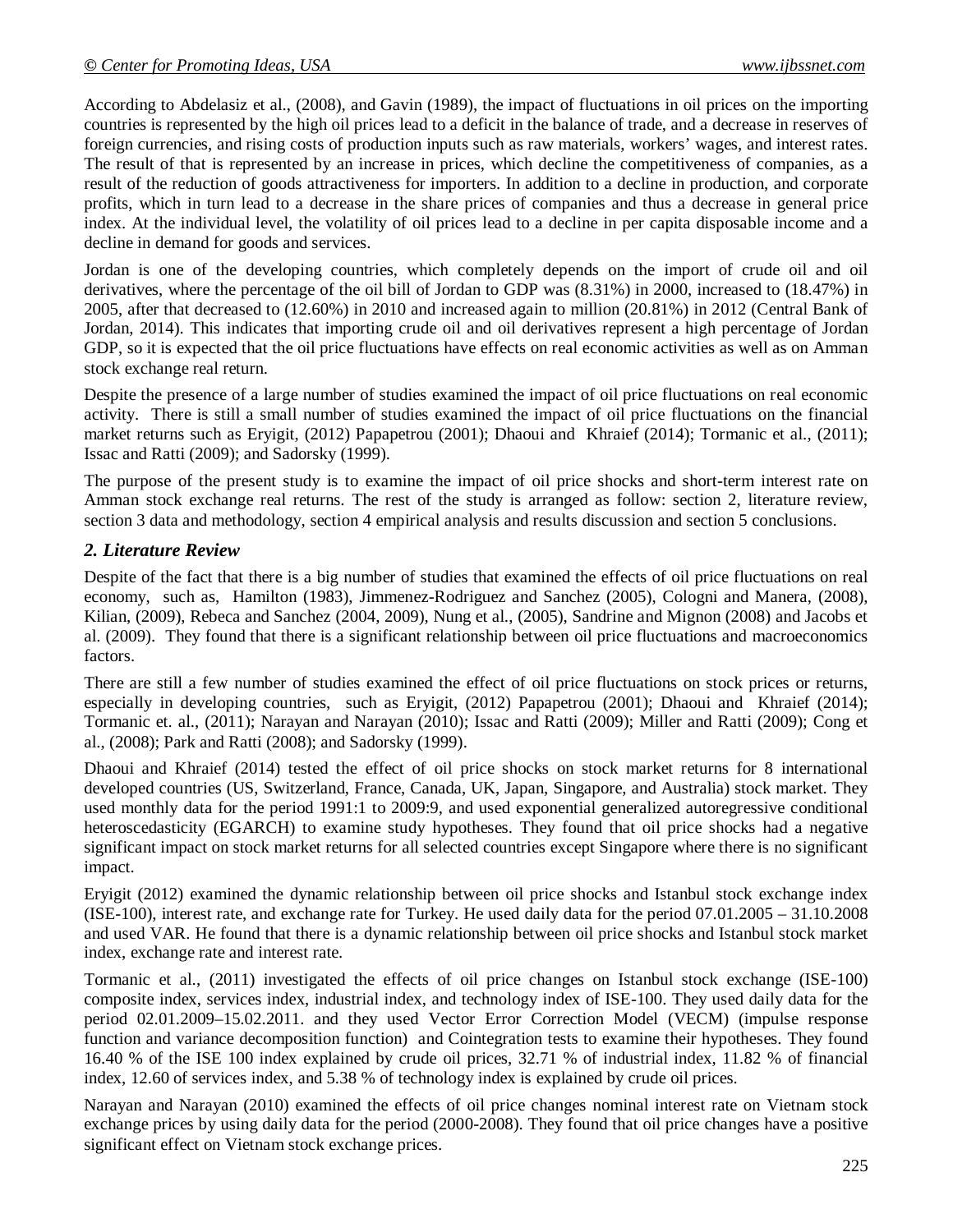Issac and Ratti (2009) tested the relationship between oil price shocks and international stock exchange prices for (6) of The Organisation for Economic Co-operation and Development (OECD) countries. They used a monthly data for the period 1979:1 to 2008:3 and used VECM to examine the hypotheses of their study. They found that oil price shocks had a negative significant effect on real stock prices.

Miller and Ratti (2009) investigated the long-run relationship between world oil price of crude oil and international stock markets for six OECD countries, used monthly data for the period 1971:1 -2008:3, and used Vector Error Correction Model (VECM) to examine their study hypotheses. They found that stock market indices respond negatively to an increase in the oil price in the long run.

Eryigit (2009) investigated the impact of oil price changes on the sectorial indices of the Turkish exchange using daily data and Ordinary Least Square (OLS) method to investigate the study hypotheses. He used oil price in Turkish Lira and in USA Dollars and exchange rate (US\$/LT). In addition, used a monthly data for the period 2000-2008. He found that changes in oil price in Turkish Lira has significant effects on electricity, wholesale and retail trade, insurance holding, investment, wood paper, and printing at the 5% significant level.

Cong et al., (2008) examined the relationship between oil prices shocks and Chinese stock exchange and Shenzhen stock exchange, by using monthly data and Vector Autoregressive (VAR) model. They found that oil price shocks have no significant impact on Chinese stock exchange indices.

Park and Ratti (2008) examined the effect of oil price fluctuations on real return of the stock exchange for 13 European countries, by using monthly data for the period 1996:1 and 2005:12 and they used Vector Autoregressive (VAR) model. They found that stock exchange has a negative impact on the stock real return for the study sample.

Sari and Soytas (2006) examined the relationship between changes in oil prices and the real returns of the Istanbul Stock Exchange (ISE), interest rates, and industrial production in Turkey. They used monthly data for the period 1987:01 to 2004:03. Moreover, they used variance decomposition and impulse response to examine their study hypotheses. They found that oil price shocks do not affect real stock returns significantly in Turkey.

Papapetrou (2001) examined the effect of oil price volatility on the stock exchange returns in Greece by using monthly data for the period 1989:1- 1996:6, using VECM. He found that oil price volatility has a negative impact on stock exchange returns of Greece.

Sadorsky (1999) examined the dynamic interaction between oil price and real stock returns, industrial production, interest rate of a 3-month treasury bill, by using unrestricted Vector Autoregressive model (VAR) model. He used monthly data for the period 1947:1- 1996:4, in USA. He found that oil price changes have a significant negative impact on real stock return.

From the literature review, the changes in crude oil prices and short-term interest rate can negatively affect stock market returns. However, the size of this effect is different from one country to another depending on their degrees of economic openness.

## *3. Data and Methodology*

### **3.1 Data**

The present study examined the relationship between oil price shocks, short-term interest rate and Amman stock exchange real return. The choice of the variables based on the previous studies such as Sadorsky (1999), Park and Ratti (2008), Eryigit (2012), Cong et al (2008) and Sari and Soytas (2006). The study used monthly data for the period 2000:01 to 2014: 06, we choose this period because oil prices witnessed high fluctuations especially through the period 2007-2014. Since it increased from \$25.22 in January 2000, reached \$133.85 in August 2008, and decreased to \$41.58 in December for the same year. After that, it started increasing noticeably. It recorded in July 2009 \$68.59 per barrel, and reached after that to a highest price \$123.46 in July 2011, but it was in July 2014 \$106.98. The data of Amman stock price index obtained from (Amman Stock exchange, 2014), short-term interest rate and consumer price index are obtained from (Central Bank of Jordan, 2014). The data of oil price is gathered from (Index Mundi, 2014).)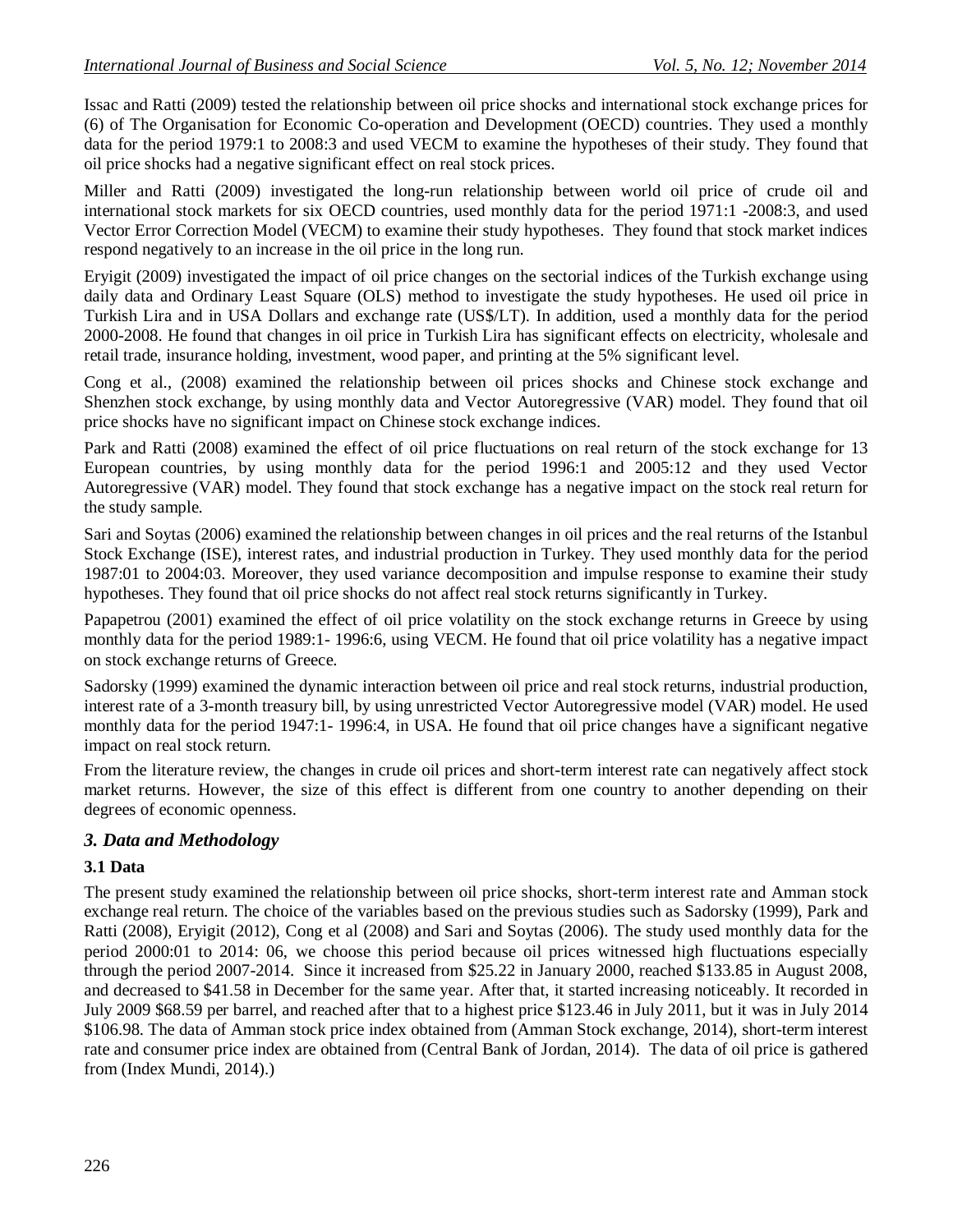### **3.2 Methodology**

The methodology used by this study based on the studies of Sadorsky (1999), Papapetrou (2001), Eryigit (2012), Tormanic et. al., (2011) Issac and Ratti (2009), Park and Ratti (2008) and Sari and Soytas, (2006), they used Vector Error-Correction Model (VECM) and VAR (Impulse response function and Variance decomposition function). They found a strong relationship between oil price shock and stock exchange returns. This study is looking to find an evidence on the relationship between oil price shocks and short-term interest rate and Amman stock exchange real returns. The dynamical relationship among oil price shocks and interest rate and Amman stock exchange returns is examined by using Vector Autoregressive model (VAR) or Vector Error-Correction Model (VECM). Since a vector error correction model is a special form of the VAR model for I (1) variables which are cointegrated (Griffiths, Hill, and Lim, 2008). VAR model describes a system of equations in which each variable is a function of its own lag and the lag of the other variables in the system.

According to Nandha and Hammoudeh (2007), a unit root test is used to determine whether the time series are stationary at level or they are stationary at first difference or more. In addition, applied the Cointegration test to the variables of the study to see whether they are cointegrated or not. If the time series are stationary at level VAR model is used. However, if they are not stationary at level and the Cointegration equations are statistically significant VECM is used; otherwise, VAR model is used (Eryigit, 2012 and Toraman et al., 2011).

From Table (1) the unit root test shows that Amman stock exchange real return, real oil price in Jordan Dinar and short term interest rate are stationary at level and at 5% significant level. Table (3) the Johansen Cointegration Test results indicate that the variables are not cointegrated. So the VAR model is used in the current study, which studies the value of effect and the response to impulse of oil price and the impulse of short-term interest rate with respect to Amman stock exchange real returns.

#### **3.2.1The Model**

 $RSR = C(1)$ <sup>\*</sup> $RSR(-1) + C(2)$ <sup>\*</sup> $RSR(-2) + C(3)$ <sup>\*</sup> $ROPI(-1) + C(4)$ <sup>\*</sup> $ROPI(-2) +$  $C(5)*IR(-1) + C(6)*IR(-2) + C(7)$ 

Where RSR; real stock returns of Amman stock exchange,  $(-1, -2)$  lag 1 and lag 2, ROPJ: real oil price in Jordan Dinar, IR; interest rate,  $(C(1), C(2), C(3), C(4), C(5), C(6))$ ; coefficients,  $C(7)$ ; intercept.

For estimation process, we used econometric software E Views 6 provided by Quantitative Micro Software.

#### **3.2.2 Study Variables**

- 1. Amman stock exchange real return (RSR): to avoid the impact of the inflation, we deflated Amman stock exchange price index, by using the consumer price index and then take the first difference. (RSR =  $(RSPI<sub>t</sub> \text{RSPI}_{t-1}$  \* 100), this proxy for the real stock return is already used by Park and Ratti (2008), Cunado and Gracia (2013) and Dhaoui and kraief (2014).
- 2. Real Oil price shocks (ROPJ): UK Brent nominal price is used as a proxy to the nominal oil price. Several authors such as Dhaoui and kraief (2014) commonly use this proxy. To avoid the impact of inflation and the difference of the currency units we measure the crude oil price in Jordan Dinar against US\$ (JD/US\$) then deflated this price by using Consumer price index of Jordan.
- 3. Short-term interest term (IR): based on Sadorsky (1999), Park and Ratti (2008) and Dhaoui and kraief (2014). We use monthly weighted average interest rates on discounted bills and bonds as a measure of short- term interest rate. The use of short-term interest rate as a variable in the study is due to the use of the central bank of Jordan, for short-term interest rate as a tool of monetary policy to react sensitively to the high oil prices and this interaction may lead to an indirect effect of oil prices on the real economy and then on the real returns of the stock market (Dhaoui and kraief, 2014).

#### **3.2.3 Study Hypotheses**

The study has the following alternative hypotheses:

H1: There is a significant relationship between oil price shocks and Amman stock exchange real returns.

H2: There is a significant relationship between short-term interest rate and Amman stock exchange real returns.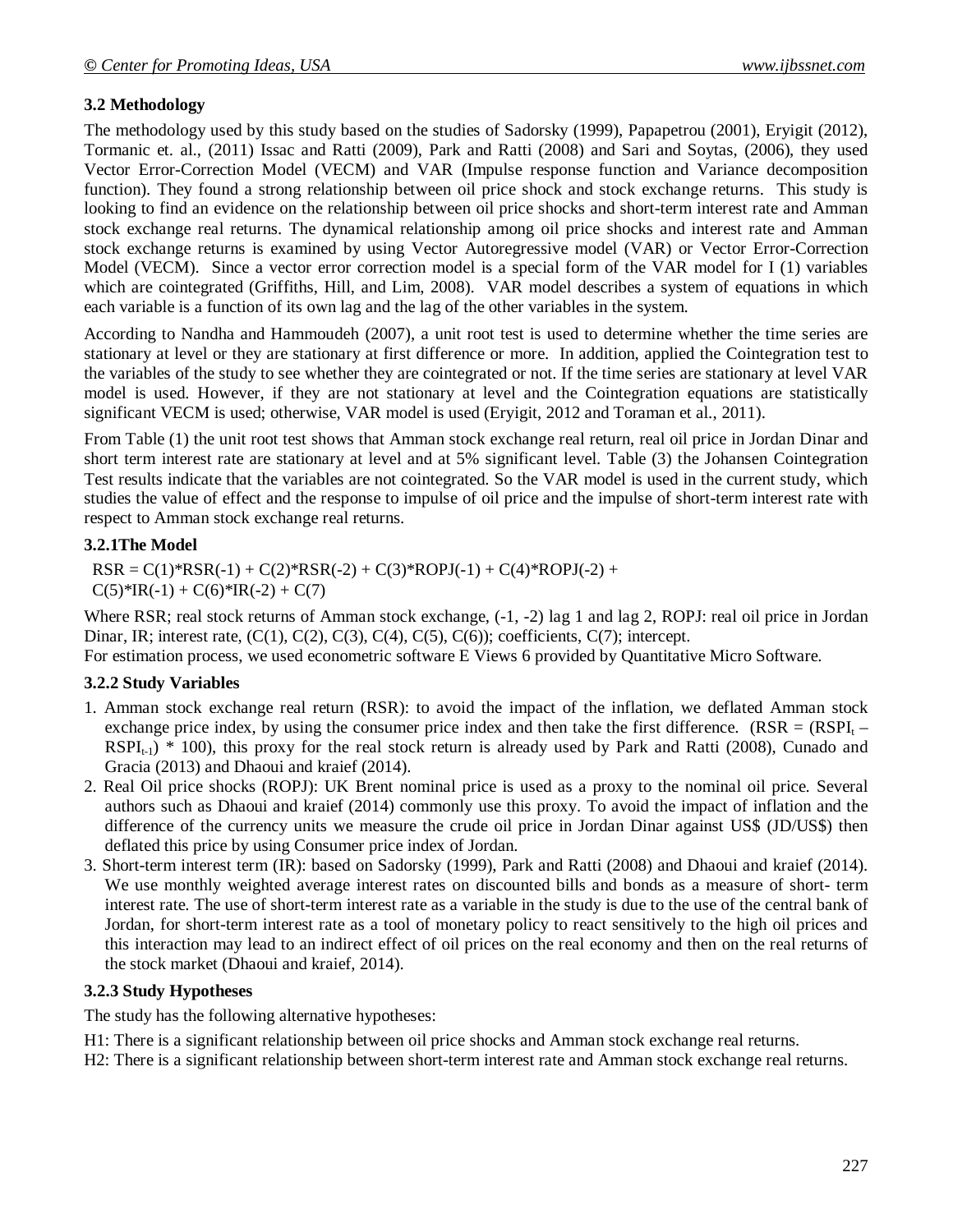## *4. Empirical Results and Analysis*

## **4.1 Unit Root Test Results**

To avoid false regression results, it must use a stationary time series data. Granger and Newbold (1974) who coined the term spurious regression to describe regression results, involving time series, that look a good regression since the t-values suggest that there is a significant relationship between the two variables while the fact that it is spurious regression. Therefore, stationary time series data is a condition to use data in regression. If the variables are not stationary, co-integration test should be applied to understand the actual behavior of the variables. Augmented Dickey-Fuller (ADF), Phillips-Perron Test Equation (PP), Kwiatkowski-Phillips-Schmidt-Shin (KPSS), Elliott-Rothenberg-Stock (ERS), Ng-Perron (NP) are the methods to test unit root of variables (Al-Qudah, 2014; and Eryigit, 2012)

The Augmented Dickey Fuller (ADF) test is applied to examine whether the variables in this study are integrated in the same order or not. The null hypotheses for the variables real stock return (RSR), interest rate (IR) and real oil price in Jordan Dinar (ROPJ) is that each variable has a unit root test. Results are reported in Table (1).

| <b>Variable</b> | Calculated<br><b>ADF</b> Statistics | <b>5% ADF</b><br><b>Critical Value</b> | <b>Probability</b> | <b>Order of</b><br>Integration | <b>Stationary/Not</b><br><b>Stationary</b> |
|-----------------|-------------------------------------|----------------------------------------|--------------------|--------------------------------|--------------------------------------------|
| <b>RSR</b>      | $-9.65133$                          | $-1.94268$                             | 0.0000             | I(0)                           | Stationary                                 |
| <b>ROPJ</b>     | $-9.45094$                          | $-1.94268$                             | 0.0000             | I(0)                           | Stationary                                 |
| IR              | $-2.05258$                          | $-1.94269$                             | 0.0388             | I(0)                           | Stationary                                 |

**Table 1: Augmented Dickey Fuller (ADF) Unit Root Test**

Augmented Dickey Fuller t-statistics guideline is if the test absolute statistics is more than the critical value, variable is stationary (has not a unit root).

From Table (1), when we test for unit root test at level and (none, trend, trend and intercept) real stock return (RSR), real oil price in Jordan Dinars (ROPJ) and interest rate (IR) are stationary at level and at the significance level of 5%.

### **4.2 Lag Selected**

The lag selection criteria is used to select the optimum lag because it is necessary to avoid over parameterizing model, (Al-Eitan 2012, al-qudah, 2014). The optimal lag is necessary to perform Cointegration test, Granger Causality test and VAR. To determine the appropriate number of lag length of the VAR model the likelihood ratio statistic is employed which follows the chi-squared distribution. The results of the analysis are shown in Table (2). We use Akiake Information Criteria (AIC) and Schwarz information Criterion (SC) criteria.

| Lag+S6M46:S63  | LogL       | LR        | <b>FPE</b>        | <b>AIC</b>  | <b>SC</b>   | HQ          |
|----------------|------------|-----------|-------------------|-------------|-------------|-------------|
| -0             | $-59.5454$ | <b>NA</b> | 0.000426          | 0.753559    | 0.8098      | 0.776388    |
|                | 804.5773   | 1686.601  | 1.43E-08          | $-9.54912$  | $-9.32416$  | $-9.45781$  |
| 2              | 830.9331   | 50.48877* | $1.16 \times 08*$ | $-9.75823*$ | $-9.36454*$ | $-9.59843*$ |
|                | 838.7581   | 14.70721  | 1.18E-08          | $-9.74407$  | $-9.18167$  | $-9.51579$  |
| $\overline{4}$ | 842.5892   | 7.06216   | 1.25E-08          | $-9.6818$   | $-8.95067$  | $-9.38503$  |
|                | 847.2424   | 8.409421  | $1.32E-08$        | $-9.62943$  | $-8.72957$  | $-9.26417$  |
| 6              | 853.8234   | 11.65563  | 1.36E-08          | $-9.60028$  | $-8.53171$  | $-9.16654$  |
|                | 858.6606   | 8.392209  | 1.44E-08          | $-9.55013$  | $-8.31283$  | $-9.0479$   |
|                | 862.3753   | 6.310519  | 1.53E-08          | $-9.48645$  | $-8.08043$  | $-8.91574$  |

**Table 2: Lag Order Selected Criteria**

\* indicates lag order selected by the criterion

**LR**: sequential modified LR test statistic (each test at 5% level)

**FPE**: Final prediction error

**AIC**: Akaike information criterion

**SC**: Schwarz information criterion

**HQ**: Hannan-Quinn information criterion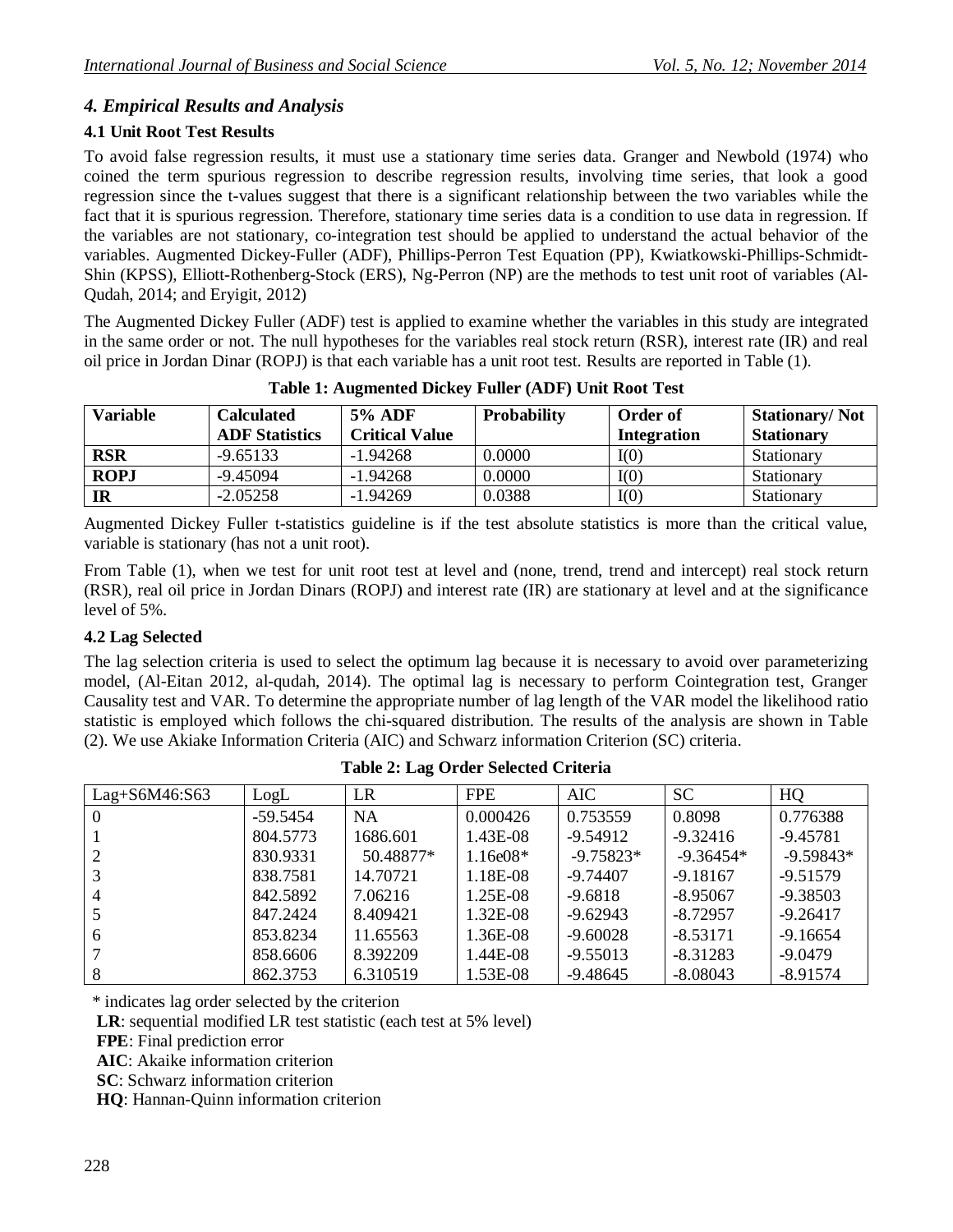According to Final Prediction Error (FPE), Akiake Information Criteria (AIC), Shwarz Information Criteria (SC) and Hannan-Quinn information criteria the optimal lag is two lags.

#### **4.3. Johansen Cointegration Test Results**

We performed Johansen Cointegration test to examine whether the variables are cointegrated or not. Variables are considered cointegrated if there is one or more Cointegration equations between variables and this imply that there is a long run relationship between variables. If the variables are cointegrated, we perform restricted vector autoregressive model, which is named Vector Error Correction Model (VECM). Nevertheless, if the variables are not cointegrated we perform unrestricted vector autoregressive model (VARM).

| Unrestricted Cointegration Rank Test (Trace) |            |           |                       |         |  |  |
|----------------------------------------------|------------|-----------|-----------------------|---------|--|--|
| Hypothesized<br>0.05<br>Trace                |            |           |                       |         |  |  |
| No. of $CE(s)$                               | Eigenvalue | Statistic | <b>Critical Value</b> | Prob.** |  |  |
| None                                         | 0.086333   | 21.56825  | 29.79707              | 0.3231  |  |  |
| At most 1                                    | 0.029136   | 6.128719  | 15.49471              | 0.6803  |  |  |
| At most 2                                    | 0.006251   | 1.072361  | 3.841466              | 0.3004  |  |  |

Trace test indicates no Cointegration at the 0.05 level

\* denotes rejection of the hypothesis at the 0.05 level

\*\*MacKinnon-Haug-Michelis (1999) p-values

From Table 3, the Johansen Cointegration Test results indicate that the variables are not cointegrated. So the VAR model is used in the current study.

VAR model describes a system of equations in which each variable is a function of its own lag and the lag of the other variables in the system. The model as we find it from VAR output:

 $RSR = C(1)*RSR(-1) + C(2)*RSR(-2) + C(3)*ROPI(-1) + C(4)*ROPI(-2) +$  $C(5)*IR(-1) + C(6)*IR(-2) + C(7)$ 

Where RSR; real stock returns of Amman stock exchange,  $(-1, -2)$  lag 1 and lag 2, ROPJ: real oil price in Jordan Dinar, IR; interest rate,  $(C(1), C(2), C(3), C(4), C(5), C(6)$ ; coefficients,  $C(7)$ ; intercept.

### **4.4 Vector Autoregressive (VAR) Model Results**

Vector autoregressive (VAR) analysis allows the analyzer to test for the endogeneity of all variables and the responses of Amman stock exchange real returns, oil price changes and short-term interest rates, to oil price, short-term interest rate, and Amman stock exchange real returns shocks in order to capture the short-run dynamics of the variables.

#### **4.5 Granger Causality Test**

According to Subhash and Mathur (1989) and Al-Qudah (2014), causality in the Granger is an appropriate methodology for examining whether oil price shocks causes real stock returns, or vice versa. Therefore, we use Granger Causality test to examine the causality direction between the study variables, whether oil price shocks cause real stock return or real stock return causes oil price shocks. Interest rate causes real stock returns, or real stock returns cause interest rate, and oil price shocks cause interest rate or interest rate causes oil price shocks, since this causality may be bidirectional or unidirectional between variables.

**H0:** Oil price shocks does not Granger cause real stock return and vice versa.

**H1:** Oil price shocks does Granger cause real stock return and vice versa.

**H0:** Interest rate does not Granger cause real stock return and vice versa.

**H1:** Interest rate does Granger cause real stock and vice versa.

**H0:** Oil price shocks does not Granger cause Interest rate and vice versa.

**H1:** Oil price shocks does Granger cause interest rate and vice versa.

The results of the Granger causality test are reported in Table (4).

In order to test null hypotheses (F-statistics) is used. Our guideline if the P value is more than 5%, we cannot reject null hypothesis. If the P value is less than 5%, we reject null hypothesis and accept alternative hypothesis.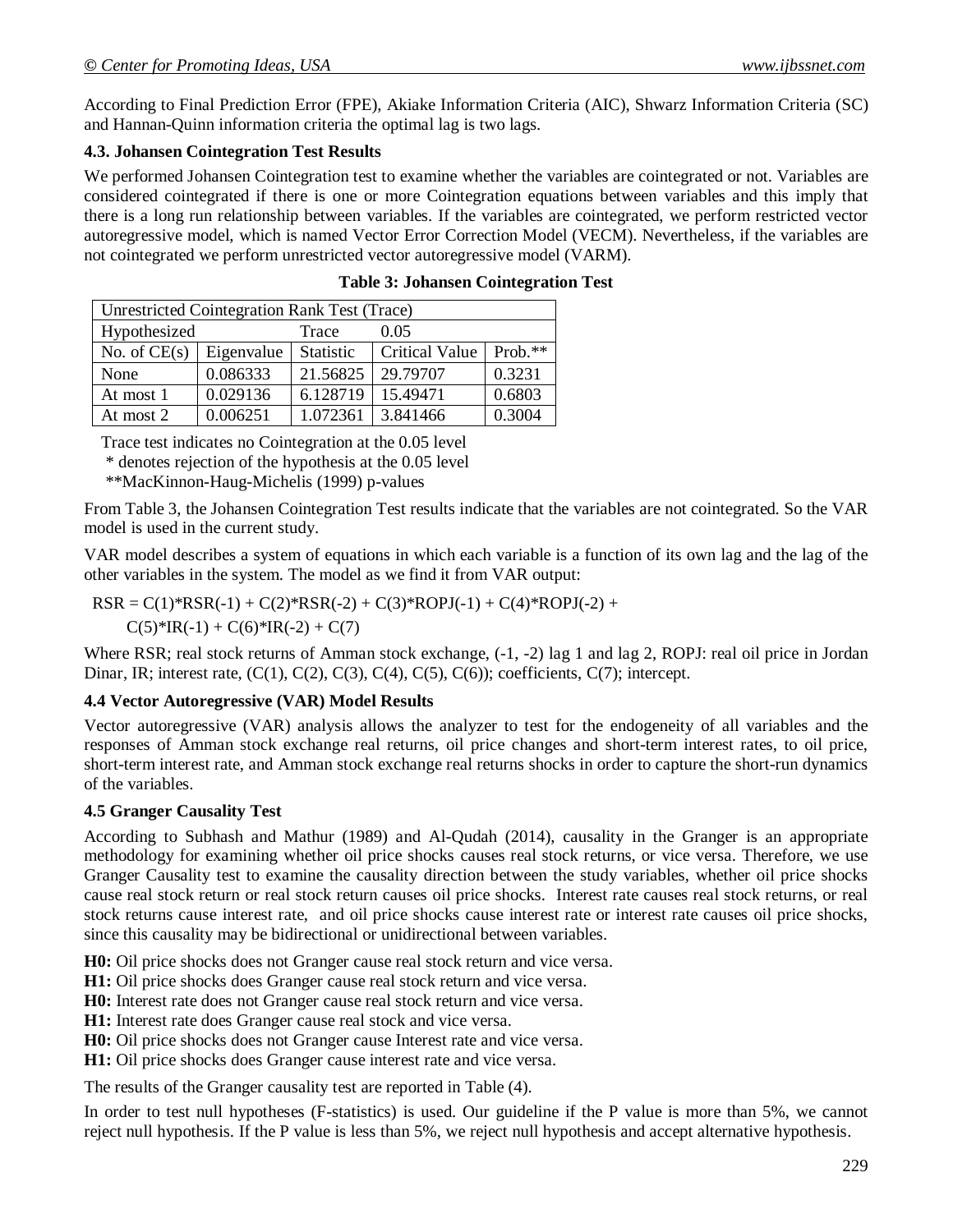From Table 4, we can see that oil price shocks does Granger cause real stock return, since P value is (0.008) which is less than 5% so we can reject H0 and accept H1. Interest rate also granger causes real stock return since; P value is (0.005) which is less than 5% so we can reject H0 and accept H1. However, real stock return does not granger cause market capitalization and interest rate since P value for both is more than 5% so we accept H0 so the causality is unidirectional. There is a unidirectional causality running from oil price shocks and interest rate to real stock return.

| <b>Null Hypothesis:</b>         | Obs | <b>F-Statistic</b> | Prob.  |
|---------------------------------|-----|--------------------|--------|
| ROPJ does not Granger Cause RSR | 172 | 4.97095            | 0.008  |
| RSR does not Granger Cause ROPJ |     | 0.49268            | 0.6119 |
| IR does not Granger Cause RSR   | 172 | 5.47269            | 0.005  |
| RSR does not Granger Cause IR   |     | 1.27418            | 0.2824 |
| IR does not Granger Cause ROPJ  | 172 | 2.13186            | 0.1218 |
| ROPJ does not Granger Cause IR  |     | 0.55481            | 0.5752 |

| <b>Table 4: Pairwise Granger Causality Test</b> |  |  |  |  |  |
|-------------------------------------------------|--|--|--|--|--|
|-------------------------------------------------|--|--|--|--|--|

#### **4.6 Impulse Response Function**

In a vector autoregressive (VAR) model, Sims (1980) proposed the use of impulse response and variance decomposition to help in expressing the VAR system response to shocks that represent positive residuals of standard deviation unit in each equation in the system. A one random shock in the VAR system produces a series of reactions over time in all variables in the VAR system. Impulse response functions calculate these reactions.

We employ the Impulse Response Function based on VAR model to find real stock return responds to own shocks, oil price shocks and interest rate shocks. Plotting the response to Cholesky one standard deviation functions is a practical way to explore the response of each variable to a shock immediately or with various lags (Eryigit, 2012). Figure (1) shows the impulse-responses results for a positive shock of one standard deviation of oil price, real stock return and interest rate to oil price, real stock return and interest rate disturbances.

First column of Figure (1) shows the responsiveness of variables to a positive shock of one standard deviation to real stock return. Whereas, the second column shows the responsiveness of variables to a positive shock of one standard deviation to oil price shocks, and the third column shows the responsiveness of variables to a positive shock of one standard deviation to interest rate.

From first column of Figure (1), the response of real stock return to own shocks. We can see from the graph that real stock return reacts positively to own shocks for the first 5 months then it becomes negative but small for the next five months. This may be due to the worse performance especially in the last 5 years. However, the real stock return shock has a positive effect on oil price, and the real stock return shock has a negative effect on interest rate since the relationship between stock prices and interest rate is negative, an increase in interest rate encourage investors to move from investing in stocks to invest in money market.

In the second column of Figure (1), oil price shock has a negative effect on real stock return and this effect is going between zero in the first month to  $(-0.46994)$  in the  $10<sup>th</sup>$  month. This is due to an increase in oil prices will lead to an increase in inflation and this will lead to increase interest rate and increase risk and uncertainty for future investment for both firms and investors in the stock market, which is reflected negatively on stock prices. Basher and Sadorsky (2006), Bernanke (1983), Pindyck (1991) and Dhaoui and Khraief (2014), refer the negative impact of oil price shocks on stock exchange index for an increase in oil prices lead to an increase in inflation. The inflation will lead to an increase in risk and uncertainty; in addition, firms postpone irreversible investment decisions, in reaction to the profit expectations all of that will affect negatively the stock prices. The result consistency with the results of Papapetrou (2001), Sadorsky (1999), Issac and Ratti (2009), Dhaoui and Khraief (2014) and Park and Ratti (2008), Millar and Ratti (2009), Tormanic et al., (2011) and Eryigit (2012).

While it has a negative effect on interest rate and this effect is going between (0 in the first month to 0.07 in the  $10<sup>th</sup>$  month. Moreover, the oil price reacts positively to own shocks this response is high.

In the third column of Figure (1), we can see that a positive shock of 1 standard deviation to interest rate has a zero effect on real stock return in the first month then it becomes positive in the second month, after that for the whole period the effect is negative, which is going between  $(0 \text{ to } -089)$ . This result confirms the result of (Eryigit, 2012).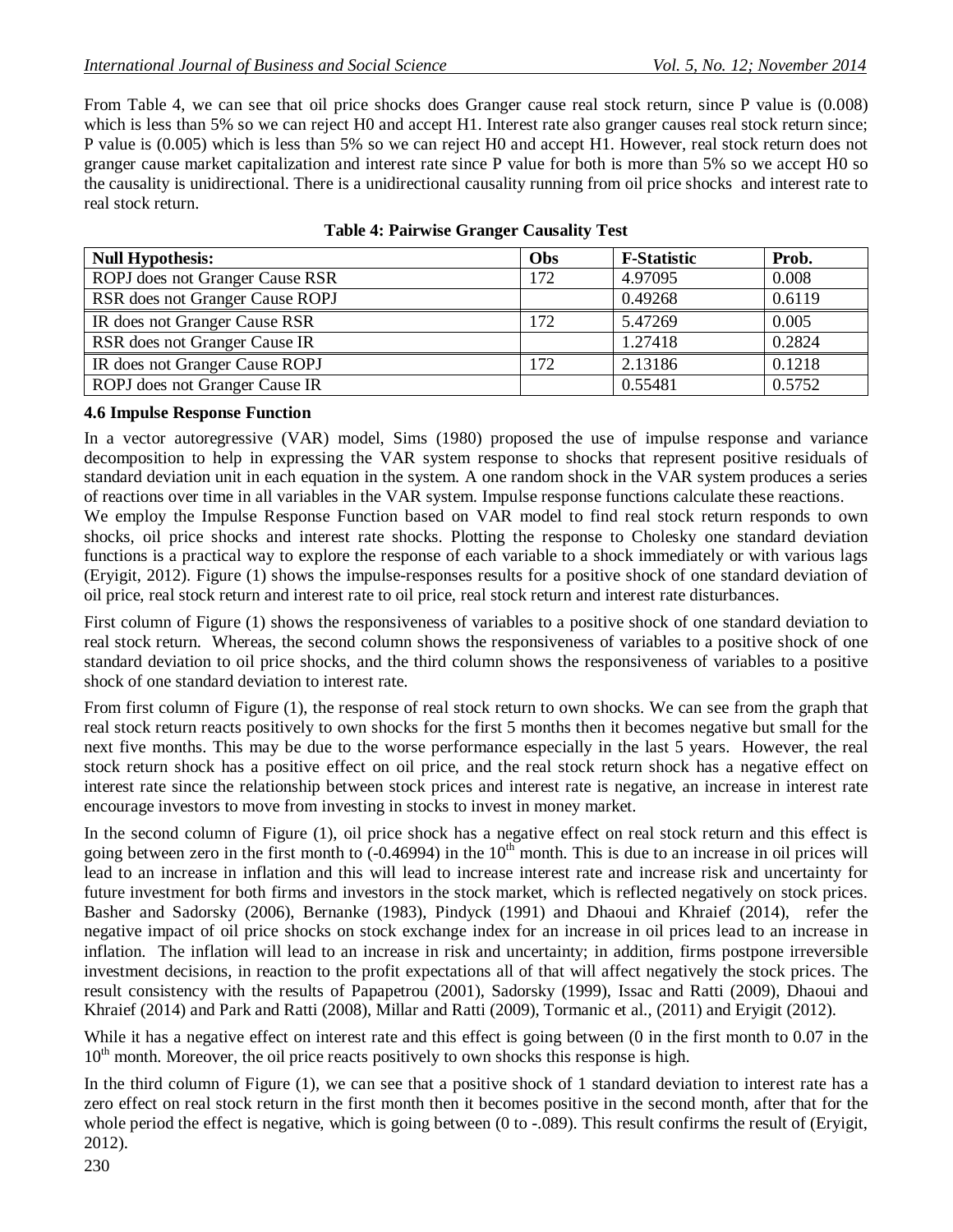This refers to a negative relationship between interest rate and stock prices, an increase in interest rate encourage investors to move from investment in stock exchange to investment in money market. Maysami et al., (2004) wrote that there is a negative relationship between interest rate and stock prices and they referred that: interest rate has effects on firms' profit, which in turn affects the investors' prices they are willing to pay for stocks in the light of expected future firms' dividends. In addition, for a big amount of stocks purchased by loans, so an increase in interest rate would make stocks transaction costly. In the same context, Sadorsky (1999) wrote that the negative relationship between interest rate and stock prices could be for three reasons. First, an increase in the interest rate will lead to an increase in the cost of credit and this will negatively affect firms' profit. Second, changes in interest rate will change the competitive relationship between financial assets. Third, some stocks are purchased by margin so an increase in interest rate will decrease stock returns. While Park and Ratti, (2007) said that the interest rate seen to be one of the most important variables that can explain the changes in stock markets. Since short term, interest rate is an influential monetary policy because interest rate is argued as a significant channel of oil price shocks to the economy, since monetary policy tightens presumably in response to the inflationary pressures from oil price shocks. The result confirms the results found by Dhaoui and Khraief (2014), Sadorsky (1999), Eryigit (2012) and Maysami et al., (2004).

While it has a positive but no high effect on oil price. Interest rate reacts positively to own shocks.



#### **Figure 1: Response to Cholesky one Standard Deviation Innovations**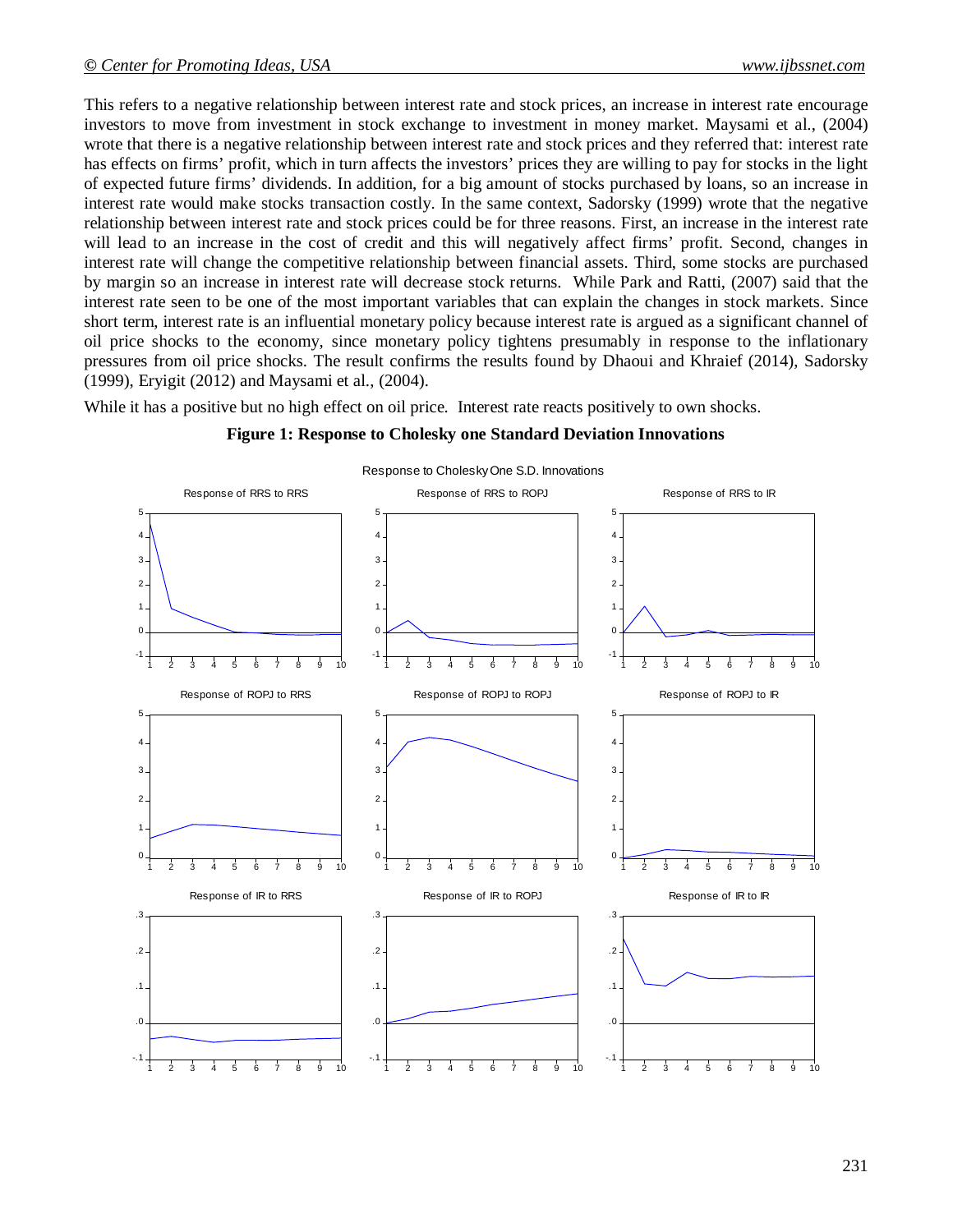### **4.7 Variance Decomposition of Real Stock Return**

Vector Autoregressive (VAR) system is characterized by its ability of forecasting especially the short-term one. Variance decomposition shows how much a random shock to one innovation is responsible for predicting the other innovation subsequent fluctuation that is not accounted by its own prior fluctuation (Sims, 1980).

Therefore, the study used the variance decomposition function as the second method to estimate the dynamic response of each variable to an unexpected change in another variable. The study developed variance decomposition under VAR environment to examine how real stock returns, respond to own and other variables shocks, over a period of 10 months. Table (5) shows the variance decomposition of real stock return. From Table (5) the variance decomposition results are consistent with the findings of impulse-response functions. In the first month, 100% of the variability in Amman stock exchange index changes is explained by its own shocks, 0.00% of the variability is explained by oil price shock and interest rate. In the second month, 93.6% of the variability in Amman stock exchange index changes is explained by its own shocks, 1.11% and 5.26% of the variability are explained by oil price shock and interest rate respectively. It can be seen that in month (10) 87.43% of the variability in Amman stock exchange index changes is explained by its own shocks, 7.39% and 5.17% of the variability are explained by oil price shock and interest rate respectively. Therefore, oil price shocks and interest rate have an impact on real stock returns of Amman stock exchange. This result confirms the result of impulse response and granger causality test.

| Period         | S.E.     | <b>RSR</b> | <b>ROPJ</b> | <b>IR</b> |
|----------------|----------|------------|-------------|-----------|
|                | 4.5588   | 100        | $\theta$    | $\theta$  |
|                | 4.826428 | 93.62092   | 1.113711    | 5.265373  |
|                | 4.87721  | 93.43522   | 1.268777    | 5.295999  |
| $\overline{4}$ | 4.898473 | 93.04862   | 1.663482    | 5.287902  |
|                | 4.92142  | 92.18476   | 2.545566    | 5.269676  |
| 6              | 4.95045  | 91.10775   | 3.623871    | 5.26838   |
|                | 4.978994 | 90.08909   | 4.661766    | 5.249141  |
| 8              | 5.00724  | 89.11371   | 5.677033    | 5.209253  |
| 9              | 5.03358  | 88.21921   | 6.589601    | 5.191188  |
| 10             | 5.057186 | 87.43397   | 7.391726    | 5.174301  |

**Table 5: Variance Decomposition of Real Stock Return**

Cholesky Ordering: RSR

From Table (6) the variance decomposition results for oil price shocks, most of the oil price variability comes from itself and real stock return. At the first month, 95.53% of the variability in oil price is explained by itself, while 4.46% is explained by real stock return and 0.00% by interest rate. After ten months, 92.92% is explained by itself, while 6.83% by real stock return and 0.218% by interest rate. In the long term, the impact of the real stock return and interest rate on oil price increased.

| Period         | S.E.     | <b>RRS</b> | <b>ROPJ</b> | <b>IR</b> |
|----------------|----------|------------|-------------|-----------|
|                | 3.261208 | 4.469499   | 95.5305     | $\theta$  |
| 2              | 5.297809 | 4.813272   | 95.13903    | 0.047696  |
| 3              | 6.881335 | 5.750439   | 94.04638    | 0.203181  |
| $\overline{4}$ | 8.113165 | 6.145544   | 93.60738    | 0.247074  |
|                | 9.075677 | 6.373164   | 93.37723    | 0.249603  |
| 6              | 9.839238 | 6.520726   | 93.22762    | 0.251658  |
| ℸ              | 10.45335 | 6.629752   | 93.1238     | 0.246444  |
| 8              | 10.95341 | 6.717088   | 93.04548    | 0.237432  |
| $\mathbf{Q}$   | 11.36405 | 6.790288   | 92.98164    | 0.22807   |
| 10             | 11.70358 | 6.855302   | 92.92602    | 0.218673  |

Cholesky Ordering: ROPJ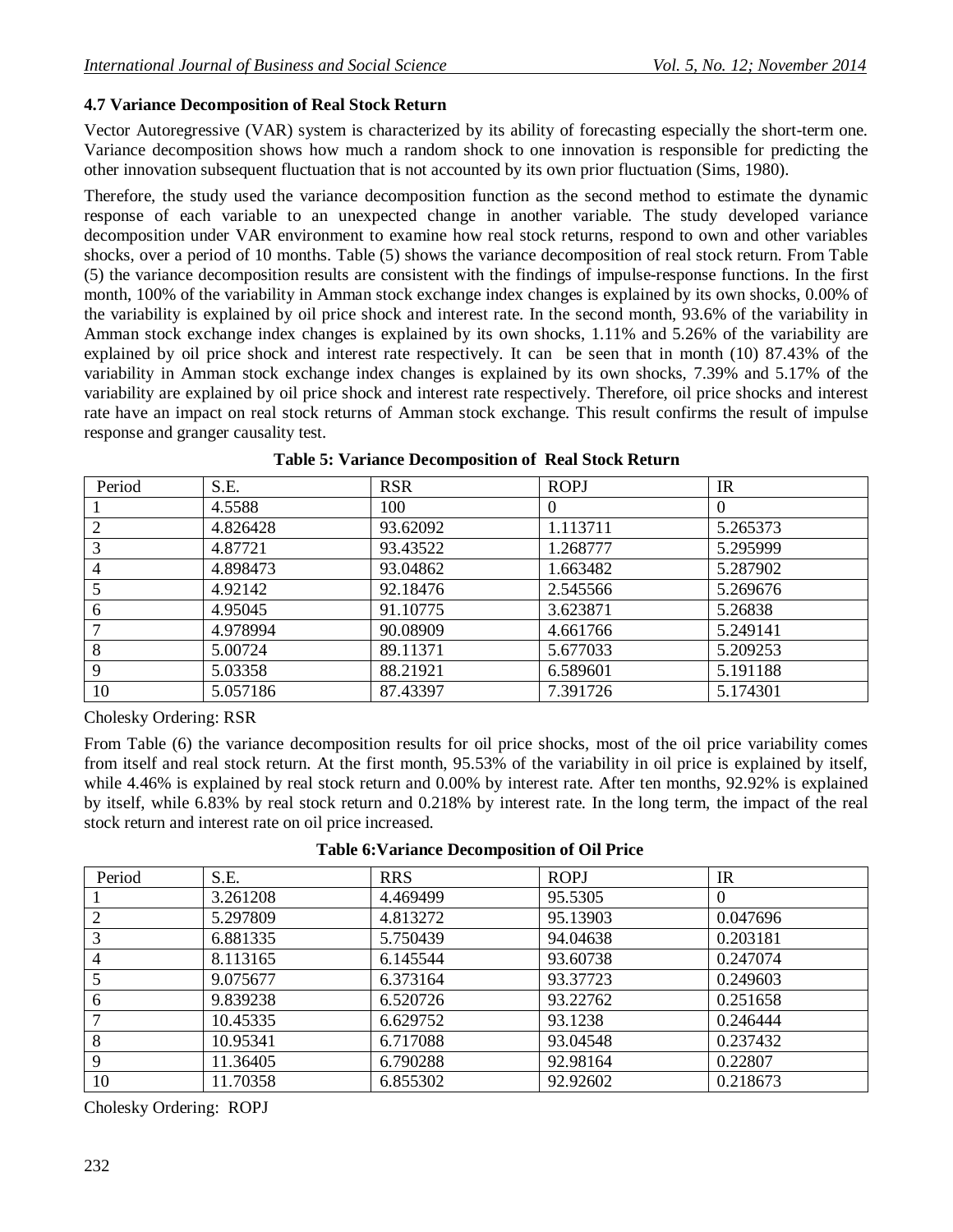From Table (7) the variance decomposition results for interest rate, at the first month, 96.87% of the variability in interest rate is explained by itself, while 0.0085% is explained by oil price and 2.3% by real stock return. After ten months, 80.76% is explained by itself, while 11.48% by oil price and 7.75% by real stock return. In the long term, the impact of real stock return and oil price on interest increased.

| Period         | S.E.     | <b>RSR</b> | <b>ROPJ</b> | <b>IR</b> |
|----------------|----------|------------|-------------|-----------|
|                | 0.241658 | 3.115153   | 0.008562    | 96.87629  |
|                | 0.26899  | 4.2584     | 0.280184    | 95.46142  |
| 3              | 0.294292 | 5.811436   | 1.46188     | 92.72668  |
| $\overline{4}$ | 0.333647 | 6.946904   | 2.26518     | 90.78792  |
|                | 0.362574 | 7.54011    | 3.364209    | 89.09568  |
| 6              | 0.390511 | 7.928156   | 4.814465    | 87.25738  |
|                | 0.419551 | 8.072185   | 6.310793    | 85.61702  |
| 8              | 0.447128 | 8.054097   | 7.954083    | 83.99182  |
| 9              | 0.474345 | 7.938692   | 9.705946    | 82.35536  |
| 10             | 0.501519 | 7.750987   | 11.48705    | 80.76196  |

#### **Cholesky Ordering: IR**

#### *5. Conclusions*

This study examined the relationship between oil price shocks, short-term interest rate and Amman Stock Exchange real return. By using monthly time series data for the period (2000:01 to 2014:06). The study used unit root test, Cointegration test, VAR, impulse response function and variance decomposition function to examine the study hypotheses. In addition, Granger causality test is used to determine the direction of the relationship between variables.

The impulse response shows that a shock to oil price has a significant and negative effect on Amman stock exchange real return almost after two months. This refers to an increase in oil prices, which leads to an increase in production cost, increase prices of goods and services produced, and decrease demand. All of that will decrease firms' production, profits and reflect negatively on stock prices.

The impulse response shows that a shock to short-term interest rate has a significant and negative effect on Amman stock exchange real return almost after two months. This is due to the increase in interest rate that encourage investors to move from investing in stock market to investing in money market. In addition, an increase in interest rate increases the cost of financing firms and then the cost of production, which in turn affects negatively firms profits and stock dividends and then reflects negatively on stock prices.

The response of the Amman stock exchange real return to its own shocks is positive and significant for the first five months, and then lost effect in  $6<sup>th</sup>$  and  $7<sup>th</sup>$  months and the effect becomes negative in the last three months. The positive and negative effect refers to the fluctuation upward and downward in Amman stock exchange performance especially in the last 5 years.

The variance decomposition results show that Amman stock exchange real return is significantly affected by oil price and short-term interest rate shocks since its value in month (10) is 7.39% and 5.17% respectively. While Amman stock exchange real return is highly affected by its own shocks since, it was 100% in the first year and 87.43% in month (10).

The results of Granger causality tests show that there is a unidirectional causality between Amman stock exchange real return and oil price and short-term interest rate running from oil price and short-term interest rate to Amman stock exchange real return. The implications of the study results recommend that Jordan be required to look for cheap energy resources to decrease the negative impact of oil prices shocks on Amman stock exchange performance as well as the whole economy performance. The implications of the study results recommend that the results of the study are important for investors in stocks, which requires them to find out the impact of oil prices fluctuations on stock prices change, and in turn is reflected in the returns of their investments. These results are also important for corporate managers as well as decision-makers to take into account the effects of oil price fluctuations on the cost of production and then on corporate profits and stock returns.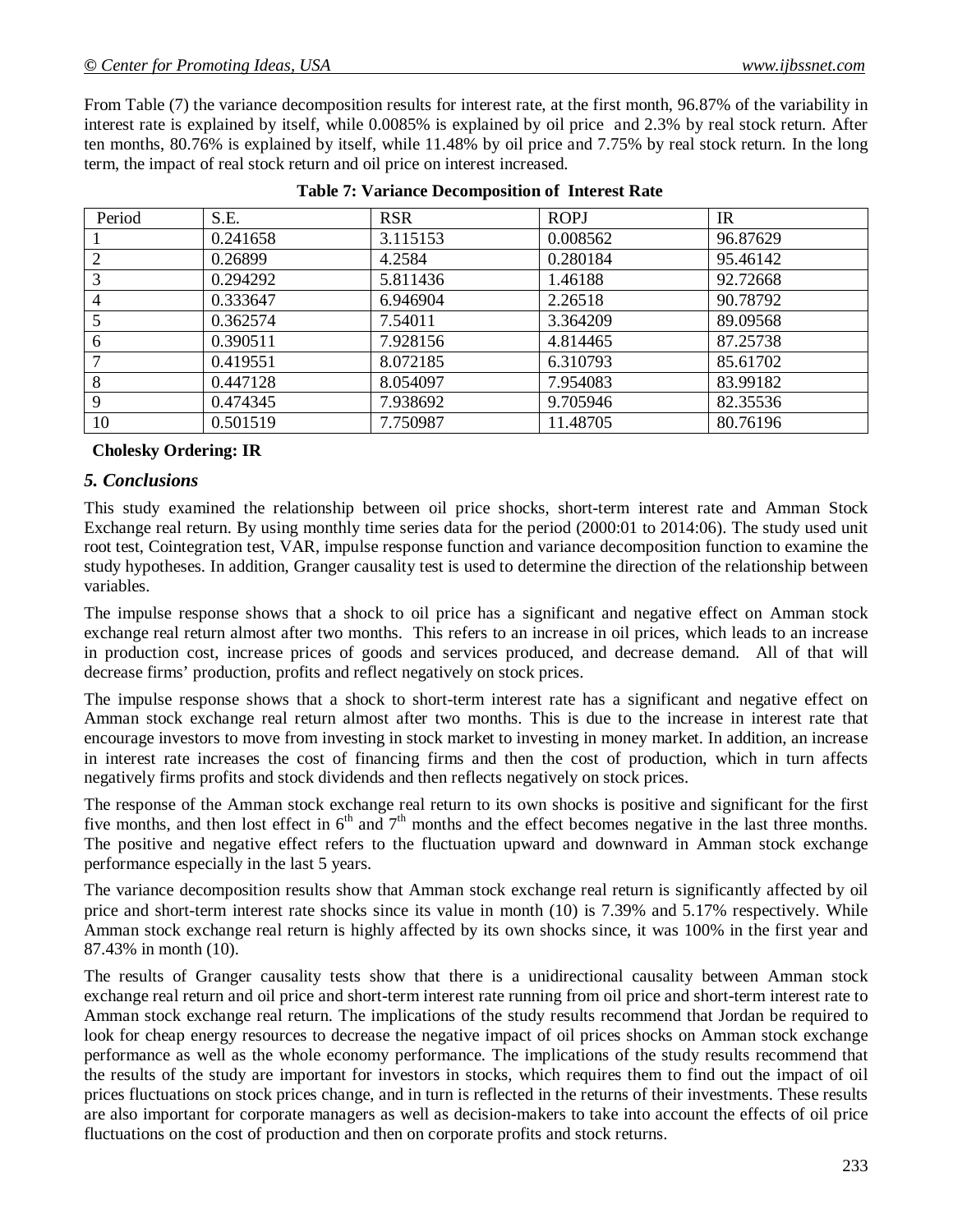#### *References*

Abdelaziz, M., Chortareas. G. and Cipollini, A. (2008). Stock Prices, Exchange Rates, and Oil: Evidence from Middle East Oil-Exporting Countries. Social Science Research Network (SSRN), 44, pp. 1-27.

Alarabiya News, http://www.alarabiya.net/views/2011/08/21/163289.html, retrieved on 20/08/2014.

- Al-Eitan, G, N. (2012). A dynamic model for determining inward foreign direct investment in Jordan, the twentyfifth PhD conference in economics and business, The University of Western Australia,  $7<sup>th</sup>$  -9<sup>th</sup> November.
- Al-Qudah, A. (2014), Stock exchange development and economic growth: empirical evidence from Jordan, accepted at, International Journal of Business and management, Vol 9, No 11.

Amman Stock Exchange, www.ase.com.jo.

- Basher, S.A. and Sadorsky, P., (2006). Oil price risk and emerging stock markets. Golobal Finance Journal. 17, 224-251.
- Bernanke, B.S., (1983). Irreversibility, uncertainty, and cyclical investment. Quarterly Journal of Economics. 98, 115-134.

Central Bank of Jordan, www.cbj.gov.jo.

- Cologni, A., and Manera, M., (2008). Oil prices, inflation and interest rates in a structural cointegrated VAR model for the G-7 countries. Energy Economics. 30( 3), 856-888.
- Cong, R.G, Wei, Y.M, Jiao, J.L and Fan, Y. (2008). Relationships between oil Price shocks and stock market: An empirical analysis from China. Energy Policy, 36: 3544– 3553.
- Cunado, J. and Gracia, F.P. (2005). Oil Prices, Economic Activity and Inflation: Evidence for Some Asian Countries.The Quarterly Review Of Economic and Finance, 45: 65–83.
- Dhaoui, A., and Khraief, N. (2014). Empirical linkage between oil price and stock market returns and volatility: evidence from international developed markets, Discussion Paper No.201412March20, 2014 http://www.economicsejournal.org/economics/discussionpapers/2014-12.
- Eryiğit, M. (2009). Effects of oil price changes on the sector indices of Istanbul stock exchange. International Research Journal of Finance and Economics.25: 209–216.
- Eryigit, M. (2012).The dynamic relationship between oil price shocks and macroeconomic variables in Turkey, Economic Research - Ekonomska istraživanja, Vol. 25 (2012) No. 2 (263-276).
- Gavin, M. (1989). The stock Market and exchange rate dynamics. Journal of international money and finance, 8, 181-200.
- Granger. C, & Newbold, P. (1974). Spurious regression in econometrics, Journal of Econometrics, 2, 111-120.
- Griffiths, W, E., Hill R, C., & Lim, G, C, 2008, Usining Eviews for principles of econometrics,  $3<sup>rd</sup>$  edition, John Willey and Sons, Inc, Courtier Kendallville, USA.
- Hamilton, J.D., (1983). Oil and the macro economy since World War II. The Journal of Political Economy. 91(2), 228-248.
- Index Mundi. http://www.indexmundi.com/commodities/?commodity=petroleum-price index&months=360).
- Issac, M.J., and Ratti, R.A. (2009). Crude Oil and stock markets: Stability, instability, and bubbles. Energy Economics. 31, 559-568.
- Jacobs, J., Kuper, G.H., and van Soest, D.P., (2009). On the effect of high-energy prices on investment. Applied Economics, 41, 3483-3490.
- Jimenez-Rodriguez, R., and Sanchez, M., (2005). Oil price shocks and real GDP growth:Empirical evidence for some OECD countries. Applied Economics. 37, 201–228.
- Kilian, L., Park, C., (2009). The impact of oil price shocks on the US stock market. International Economic Review. 50(4), 1267-1287.25.
- Maysami, Ramin C., Lee C. Howe, and Mohamad A. Hamzah.2004. Relationship between macroeconomic variables and stock market indices: Cointegration evidence from stock exchange of Singapore's All-S Sector. Journal Pengurusan, 24: 47-77.
- Miller, J.I. and Ratti, R.A. (2009). Crude Oil and Stock Markets: Stability, İnstability andBubbles.Energy Economics 31: 559–568.
- Nandha, M. and Shawkat, H. (2007). Systematic risk, and oil price and exchange rate sensitivities in Asia-Pacific stock markets. Research in International Business and Finance 2: 326– 341.
- Narayan, P.K. and Narayan, S. (2010). Modelling the İmpact Of Oil Prices on Vietnam's Stock Prices. Applied Energy, 87: 356–361.